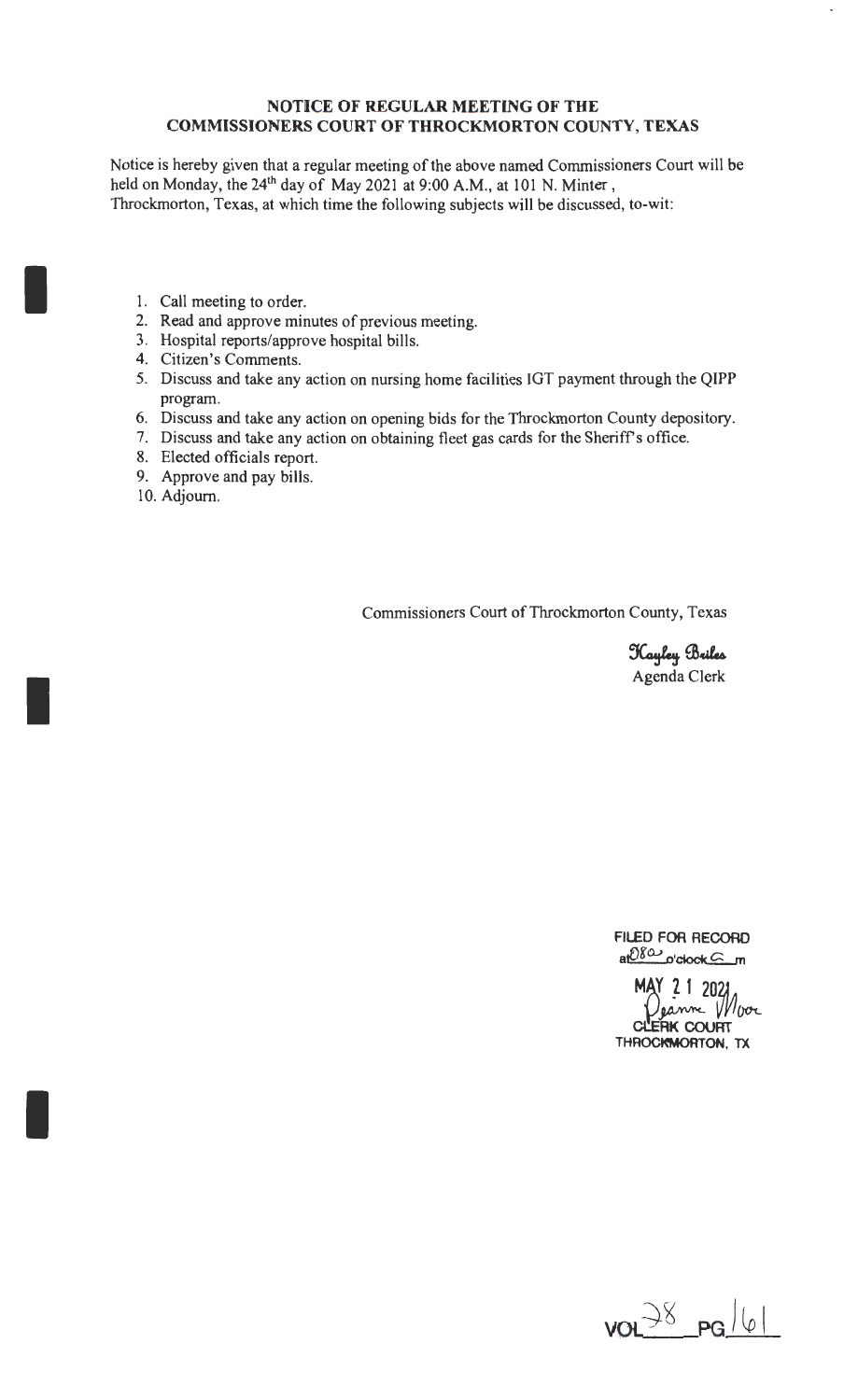#### COMMISSIONER'S COURT

#### Regular Meeting

Throckmorton County Commissioners' Court met in Regular Session on Monday the 24th day of May, 2021, at 9:00 A.M., at 105 North Minter, Throckmorton, Texas, with the following members present:

Present: Trey Carrington, County Judge Casey Wells, Commissioner Pct #1, Kasey Hibbitts, Commissioner I Pct #2, Greg Brockman, Commissioner Pct#3, Klay Mitchell, Commissioner Pct#4, Dianna Moore, County Clerk, Brenda Rankin, County Treasurer, Bobby Thompson, Kirby Gober, Bryan Key, and Doc Wigington

- 1. Trey Carrington called meeting to order at 9:02 A.M. and welcomed guest. Commissioner Wells is absent.
- 2. Dianna Moore read minutes from the previous meeting. Klay Mitchell made the motion with Kasey Hibbitts seconding to approve the minutes. Motion carried 4-0.
- 3. Kirby Gober presented the Hospital report and bills to the court. The bills were in the amount of \$231,866.58. Casey Wells made the motion with Greg Brockman seconding to approve the report and pay bills. Motion carried 4-0.
- 4. Citizen's hearing was held. No comments were made.
- 5. Commissioner Wells is now present. Motion was made by Kasey Hibbitts and seconded by Klay Mitchell to approve the County to request a loan from lnterBank in the amount of \$881,017.91 to fund QIPP Year 5 IGT #9 payment to Texas HHSC with the loan to mature May 30, 2022, and to authorize Trey Carrington, County Judge to sign the promissory note and Brenda Rankin, County Treasurer, to sign the security instrument on behalf of the County. Motion carried 5-0.
- 6. Trey Carrington made the motion with Klay Mitchell seconding to except the bid from lnterBank for 4 years for the Throckmorton County Depository. Bid is attached. Motion carried 5-0.
- 7. Kasey Hibbitts made the motion with Greg Brockman seconding to approve getting fleet gas cards for the Sheriff's office. Motion carried 5-0.
- 8. Elected Official's Report: No reports given
- 9. Brenda Rankin presented the court with the county bills. Klay Mitchell made the motion with Kasey Hibbitts seconding to approve and pay the bills. Motion carried 5-0.
- 10. Casey Wells made the motion and seconded by Kasey Hibbitts to adjourn at 9:11 a.m. Motion carried 5-0.

 $\frac{1}{\sqrt{1-\omega}}$   $\frac{1}{\sqrt{1-\omega}}$ 

I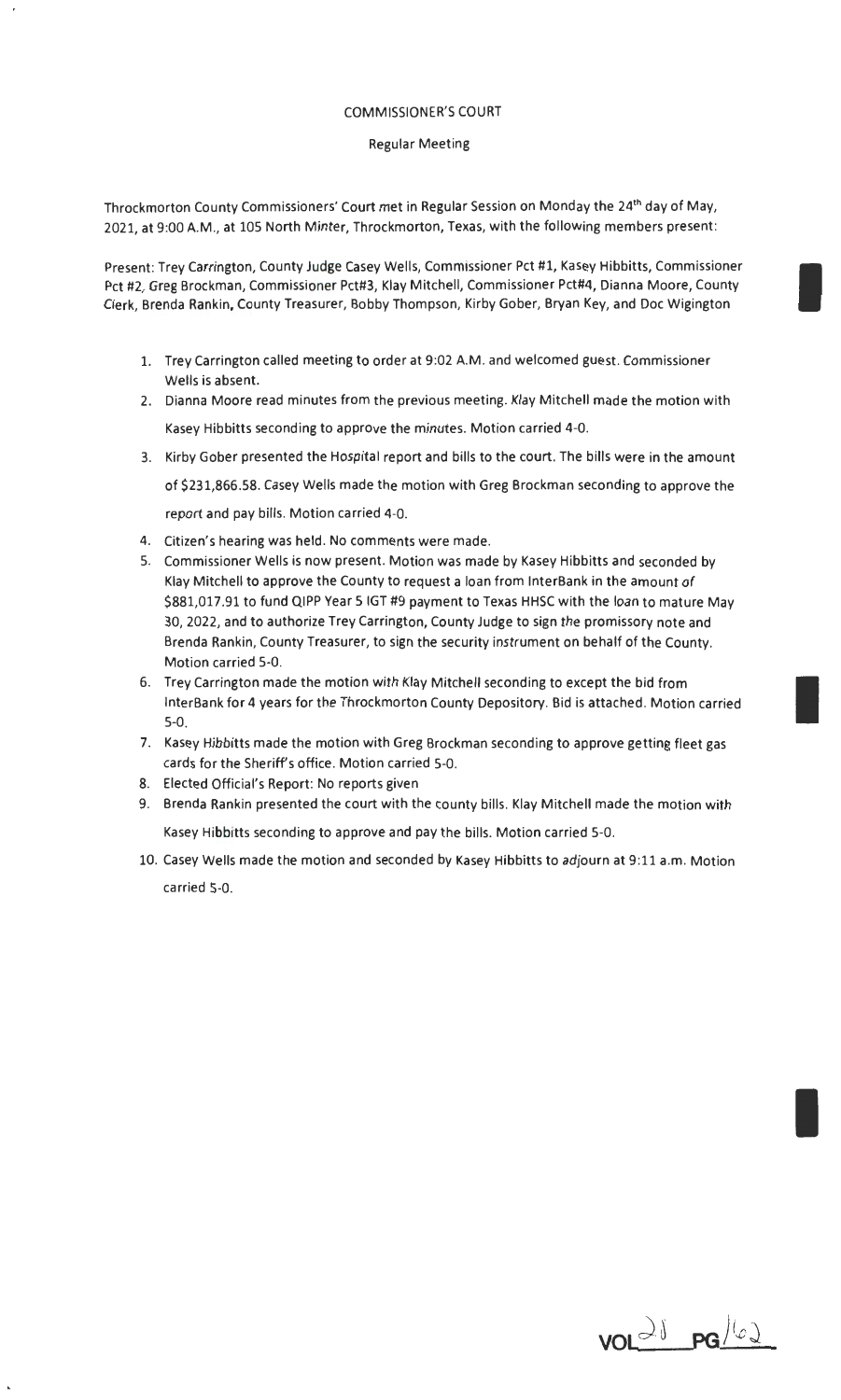Witnessed my hand AND approved this the 14th day of June, 2021.

 $\eta_{\mathcal{O}}$ re Lanne

**ATTEST: County Clerk** 

U TUTTA County Judge

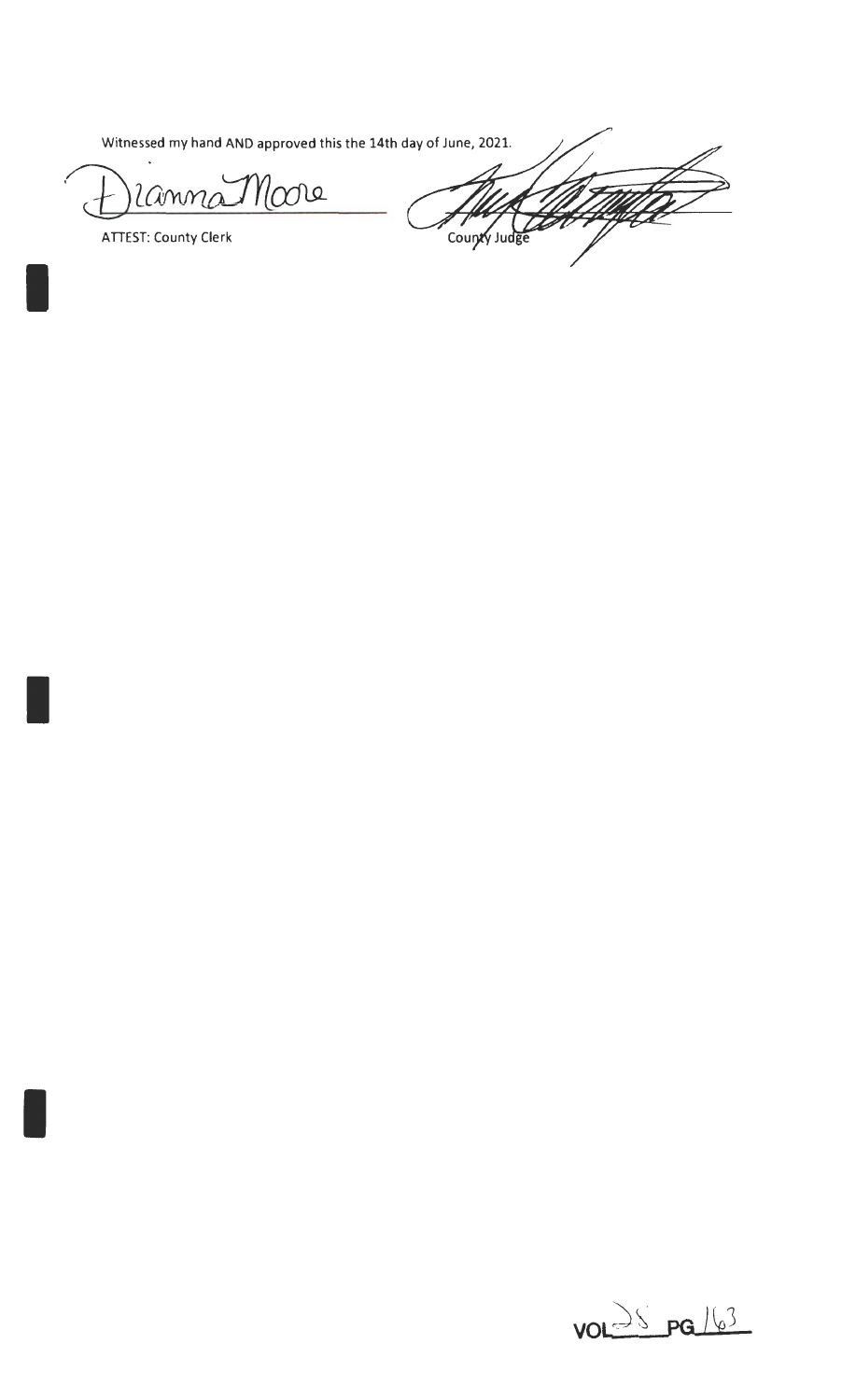Trey Carrington, County Judge

Throckmorton County, Texas

Subject: TCMH Payables

The attached payables for Throckmorton County Memorial Hospital were reviewed and approved by the Board of Directors at the Regular Monthly Business Meeting May 24, 2021

The total amount approved by the board is  $\frac{8}{23!}, \frac{880.58}{800}$ .

County funds requested:  $\bigotimes$ 

Been R Kuy



I

I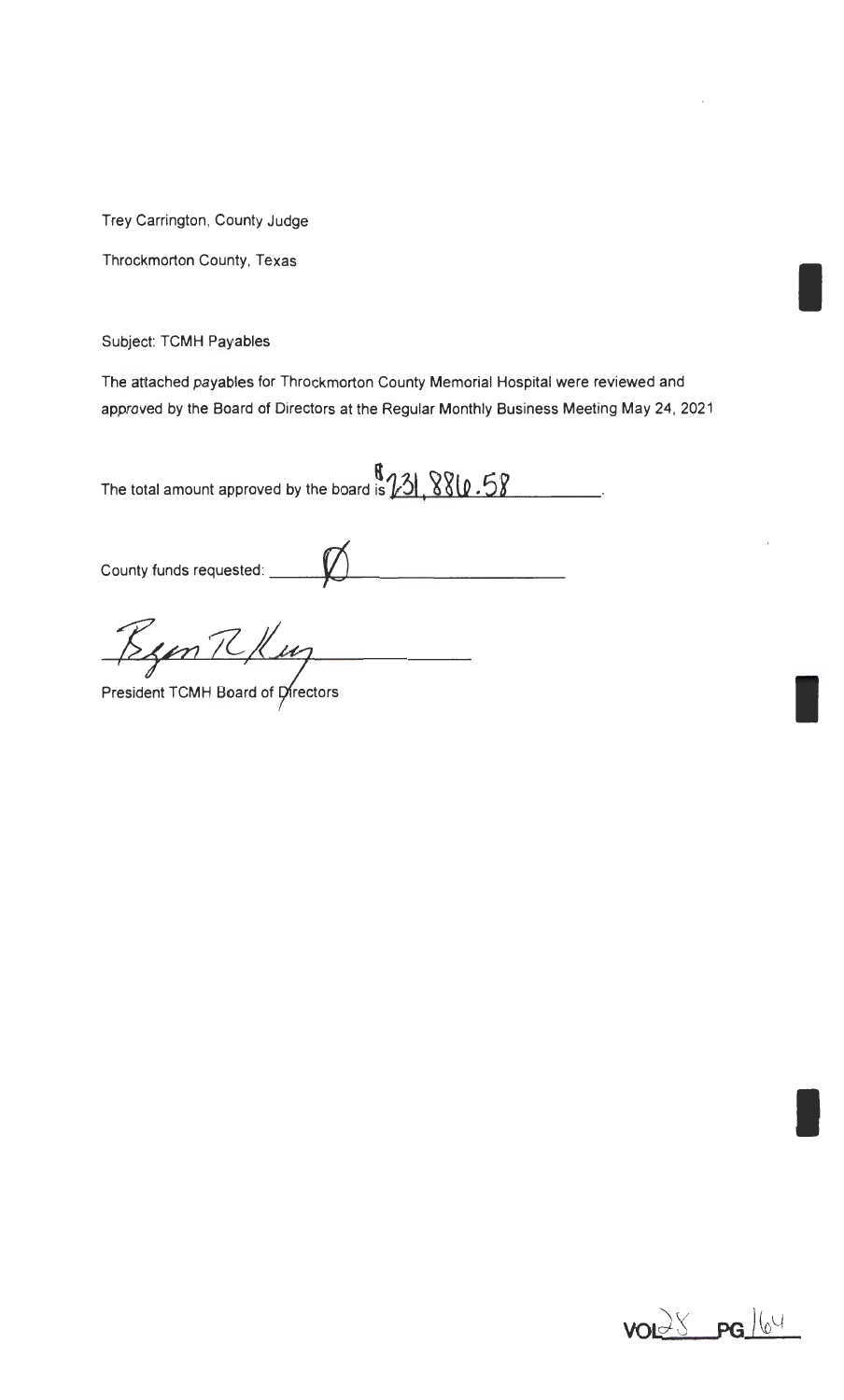## **THROCKMORTON COUNTY MEMORIAL HOSPITAL**

I

I

I

Expenses Approved by TCMH Board of Directors

May 24, 2021

Presented to:

### **Throckmorton County Commissioner's Court**

### **May** 24, **2021**

802 NORTH MINTER AVENUE, THROCKMORTON, TEXAS 76483

 $28$   $PGL(25)$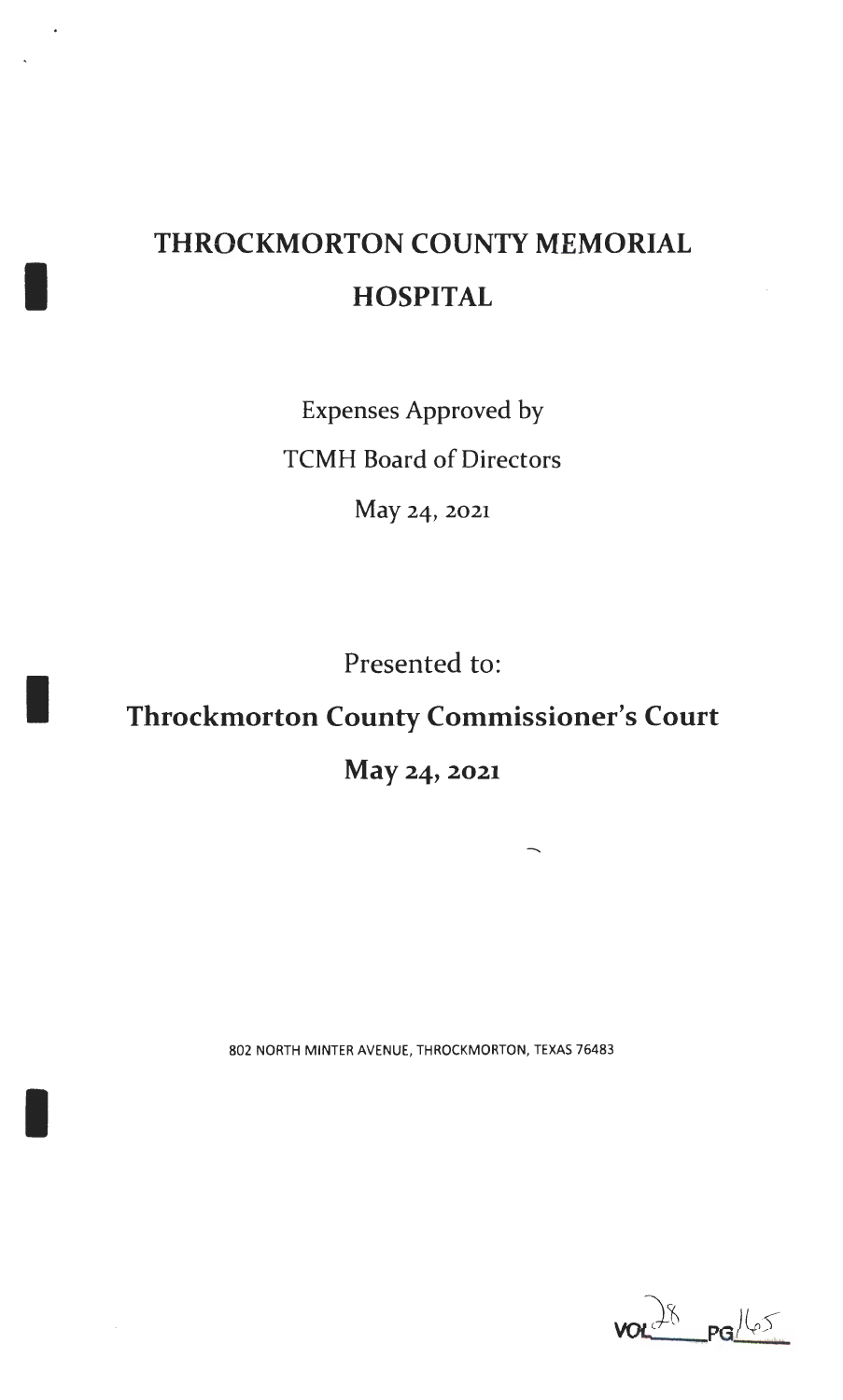| Vendor#: | <b>TCMH Expenditure List</b><br><b>Vendor Name:</b> | <b>Invoice Date:</b> | Amount:    | <b>Comments:</b>                 |
|----------|-----------------------------------------------------|----------------------|------------|----------------------------------|
| 10002    | <b>ABC PRINTING SERVICE</b>                         | 5/19/2021            | \$24.00    |                                  |
| 10005    | <b>AFLAC</b>                                        | 4/11/2021            | \$1,771.14 |                                  |
| 10005    | <b>AFLAC</b>                                        | 5/12/2021            | \$1,158.40 |                                  |
| 10006    | <b>AIRGAS</b>                                       | 4/30/2021            | \$505.75   |                                  |
| 00024    | <b>ALBANY COMMUNICATION</b>                         | 5/7/2021             | \$437.55   |                                  |
| 00024    | <b>ALBANY COMMUNICATION</b>                         | 4/21/2021            | \$2,885.00 |                                  |
| 10138    | ALSCO LINEN AND UNIFORM                             | 4/16/2021            | \$139.50   |                                  |
| 10138    | ALSCO LINEN AND UNIFORM                             | 4/30/2021            | \$152.02   |                                  |
| 10138    | ALSCO LINEN AND UNIFORM                             | 5/7/2021             | \$152.93   |                                  |
| 10138    | ALSCO LINEN AND UNIFORM                             | 4/23/2021            | \$160.07   |                                  |
| 10138    | ALSCO LINEN AND UNIFORM                             | 4/9/2021             | \$189.81   |                                  |
| 10138    | ALSCO LINEN AND UNIFORM                             | 5/14/2021            | \$220.10   |                                  |
| 10138    | ALSCO LINEN AND UNIFORM                             | 4/9/2021             | \$220.10   |                                  |
| 10138    | ALSCO LINEN AND UNIFORM                             | 4/16/2021            | \$220.10   |                                  |
| 10138    | ALSCO LINEN AND UNIFORM                             | 5/14/2021            | \$228.83   |                                  |
| 10138    | ALSCO LINEN AND UNIFORM                             | 4/23/2021            | \$245.11   |                                  |
| 10138    | ALSCO LINEN AND UNIFORM                             | 4/30/2021            | \$245.11   |                                  |
| 10138    | ALSCO LINEN AND UNIFORM                             | 5/7/2021             | \$248.79   |                                  |
| 10138    | ALSCO LINEN AND UNIFORM                             | 3/26/2021            | \$245.11   |                                  |
| 10138    | ALSCO LINEN AND UNIFORM                             | 3/26/2021            | \$369.81   |                                  |
| 10393    | <b>AMAZON CAPITAL SERVICES</b>                      | 5/7/2021             | \$19.47    |                                  |
| 10102    | AR MANAGEMENT & SOLUTIONS, LLC                      | 5/12/2021            | \$908.22   |                                  |
| 10012    | <b>AT&amp;T MOBILITY</b>                            | 4/30/2021            | \$125.95   |                                  |
| 10152    | <b>ATMOS ENERGY C</b>                               | 5/3/2021             | \$149.08   |                                  |
| 10013    | <b>ATMOS ENERGY H</b>                               | 5/3/2021             | \$452.23   |                                  |
| 00151    | BAYLOR COUNTY BANNER INC                            | 4/30/2021            |            | \$23.70 RAD. & DIETITIAN         |
| 10103    | <b>BENSON, KARLA</b>                                | 5/17/2021            |            | \$167.12 REIMB FOR ZOOM          |
| 10120    | <b>BLUECROSS BLUE SHIELD OF TEXAS</b>               | 4/16/2021            |            | $$26,202.75$ $$23,208.15$ - HOSP |
| 10120    | <b>BLUECROSS BLUE SHIELD OF TEXAS</b>               | 5/17/2021            |            | \$26,202.75 \$23,208.15-HOSPI?   |
| 10299    | <b>BOYD, BILLY</b>                                  | 5/17/2021            |            | \$94.54 TSA MILEAGE REI          |
| 10021    | C D HARTNETT COMPANY                                | 4/30/2021            | \$50.27    |                                  |
| 10021    | C D HARTNETT COMPANY                                | 4/30/2021            | \$243.69   |                                  |
| 10021    | C D HARTNETT COMPANY                                | 4/30/2021            | \$256.63   |                                  |
| 10021    | C D HARTNETT COMPANY                                | 4/30/2021            | \$378.46   |                                  |
| 10021    | C D HARTNETT COMPANY                                | 4/30/2021            | \$436.03   |                                  |
|          | <b>CAPROCK HEALTH GROUP</b>                         | 5/1/2021             | \$150.00   |                                  |
| 10139    | CARDINAL HEALTH MEDICAL PROD                        | 4/22/2021            | \$1.85     |                                  |
| 10022    | CARDINAL HEALTH MEDICAL PROD                        |                      |            |                                  |
| 10022    | CARDINAL HEALTH MEDICAL PROD                        | 4/18/2021            | \$9.27     |                                  |
| 10022    | CARDINAL HEALTH MEDICAL PROD                        | 4/14/2021            | \$9.27     |                                  |
| 10022    |                                                     | 4/9/2021             | \$170.01   |                                  |
| 10022    | CARDINAL HEALTH MEDICAL PROD                        | 4/22/2021            | \$653.96   |                                  |
| 10022    | CARDINAL HEALTH MEDICAL PROD                        | 5/13/2021            | \$455.95   |                                  |
| 10026    | <b>CITY OF THROCKMORTON</b>                         | 4/23/2021            | \$102.13   |                                  |

 $\mathcal{L}(\mathcal{L}^{\text{c}})$  and  $\mathcal{L}^{\text{c}}$  . The set of  $\mathcal{L}^{\text{c}}$ 

 $\label{eq:2.1} \mathcal{L}(\mathcal{L}^{\text{max}}_{\mathcal{L}}(\mathcal{L}^{\text{max}}_{\mathcal{L}}),\mathcal{L}^{\text{max}}_{\mathcal{L}}(\mathcal{L}^{\text{max}}_{\mathcal{L}}))$ 

 $\sim$   $\sim$ 

 $\bar{r}$ 

**volt 38 pg/66**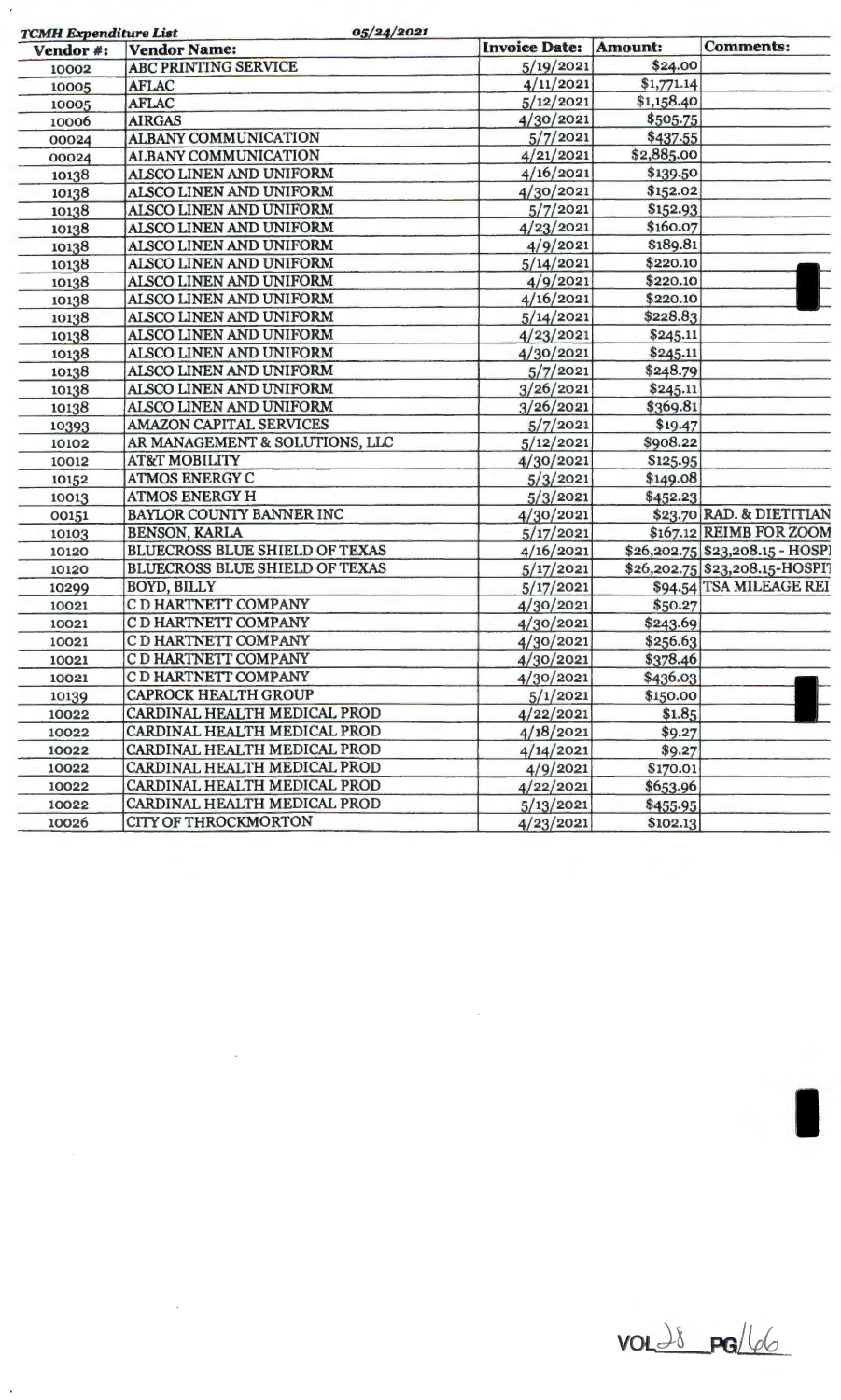| 10026 | <b>CITY OF THROCKMORTON</b>          | 4/23/2021 | \$213.71    |                              |
|-------|--------------------------------------|-----------|-------------|------------------------------|
| 10027 | <b>COALSON'S GROCERY</b>             | 5/4/2021  | \$586.50    |                              |
| 10027 | <b>COALSON'S GROCERY</b>             | 4/1/2021  | \$1,750.90  |                              |
| 00157 | <b>CPSI</b>                          | 4/28/2021 | \$428.27    |                              |
| 00157 | <b>CPSI</b>                          | 5/10/2021 | \$2,651.00  |                              |
| 00157 | <b>CPSI</b>                          | 5/5/2021  | \$14,462.00 |                              |
| 10419 | DISCOVERY HEALTHCARE                 | 6/1/2021  |             | \$11,000.00 SONT FUNDING - . |
| 10272 | <b>DISH</b>                          | 5/2/2021  |             | \$110.64 EMS TV              |
| 10373 | DISH NETWORK LLC                     | 5/2/2021  | \$83.65     |                              |
| 10394 | <b>EDWARDS, SAM</b>                  | 5/6/2021  | \$250.00    |                              |
| 10400 | <b>EMERGENCE TELERADIOLOGY</b>       | 5/1/2021  | \$888.00    |                              |
| 10038 | <b>EMPIRE PAPER COMPANY</b>          | 4/30/2021 | $- $53.50$  |                              |
| 10038 | <b>EMPIRE PAPER COMPANY</b>          | 4/27/2021 | \$60.77     |                              |
| 10038 | <b>EMPIRE PAPER COMPANY</b>          | 5/11/2021 | \$291.49    |                              |
| 00032 | <b>EMSCHARTS INC</b>                 | 5/7/2021  | \$171.00    |                              |
| 00032 | <b>EMSCHARTS INC</b>                 | 4/7/2021  | \$171.00    |                              |
| 10039 | <b>EQUALIZE RM SERVICES</b>          | 4/30/2021 | \$54.69     |                              |
| 10039 | <b>EQUALIZE RM SERVICES</b>          | 4/30/2021 | \$427.11    |                              |
| 10039 | <b>EQUALIZE RM SERVICES</b>          | 3/31/2021 | \$1,862.05  |                              |
| 10039 | <b>EQUALIZE RM SERVICES</b>          | 3/31/2021 | \$2,412.62  |                              |
| 10039 | <b>EQUALIZE RM SERVICES</b>          | 4/30/2021 | \$5,728.39  |                              |
| 10039 | <b>EQUALIZE RM SERVICES</b>          | 3/31/2021 | \$10,676.16 |                              |
| 10313 | ESCALON, SANDY                       | 4/17/2021 |             | \$48.36 LAB COURIER SER      |
| 10313 | ESCALON, SANDY                       | 5/17/2021 |             | \$48.36 LAB COURIER SER      |
| 10412 | FLINT MEDICAL STAFFING, INC.         | 3/31/2021 | \$6,804.00  |                              |
| 10412 | FLINT MEDICAL STAFFING, INC.         | 4/30/2021 | \$8,557.00  |                              |
| 10412 | FLINT MEDICAL STAFFING, INC.         | 4/15/2021 | \$11,556.00 |                              |
| 00026 | <b>HAMILTON HOSPITAL</b>             | 4/24/2021 | \$400.00    |                              |
| 00026 | <b>HAMILTON HOSPITAL</b>             | 4/24/2021 | \$1,200.00  |                              |
| 00140 | HANDY ANDY'S PLUMBING                | 5/12/2021 |             | \$164.14 PLUMBING REPAI      |
| 10052 | HANDYMAN SUPPLY & HARDWARE           | 4/30/2021 | \$290.93    |                              |
| 10055 | HARRIS EXTERMINATING SERVICE         | 4/24/2021 | \$112.50    |                              |
| 00028 | HENDRICK MEDICAL CENTER              | 4/30/2021 | \$3,053.06  |                              |
| 10314 | HENDRICK REGIONAL BLOOD CENTER       | 5/11/2021 | \$466.00    |                              |
| 10314 | HENDRICK REGIONAL BLOOD CENTER       | 4/13/2021 | \$466.00    |                              |
| 10058 | <b>INTERSTATE ALL BATTERY CENTER</b> | 4/7/2021  | \$745.14    |                              |
| 10403 | <b>KOBERG, FRED</b>                  | 5/17/2021 |             | \$2,205.00 PHYSICIAN COVEI   |
| 10403 | <b>KOBERG, FRED</b>                  | 4/19/2021 |             | \$2,310.00 PHYSICIAN COVEI   |
| 10444 | <b>LAKE REGION STATE COLLEGE</b>     | 5/3/2021  |             | \$850.56 AMBER MYER SUI      |
| 10381 | LIFE-ASSIST, INC.                    | 1/19/2021 | \$175.00    |                              |
| 10381 | LIFE-ASSIST, INC.                    | 5/10/2021 | \$616.11    |                              |
| 10381 | LIFE-ASSIST, INC.                    | 4/7/2021  | \$1,050.00  |                              |
| 00164 | MCKESSON MEDICAL-SURGICAL INC        | 4/28/2021 | \$0.95      |                              |
| 00164 | MCKESSON MEDICAL-SURGICAL INC        | 5/6/2021  | \$0.95      |                              |
| 00164 | MCKESSON MEDICAL-SURGICAL INC        | 5/9/2021  | \$0.95      |                              |
|       |                                      |           |             |                              |

 $\blacksquare$ 



 $\label{eq:2.1} \frac{d\mathbf{r}}{dt} = \frac{1}{2\pi}\sum_{i=1}^N \frac{d\mathbf{r}}{dt}$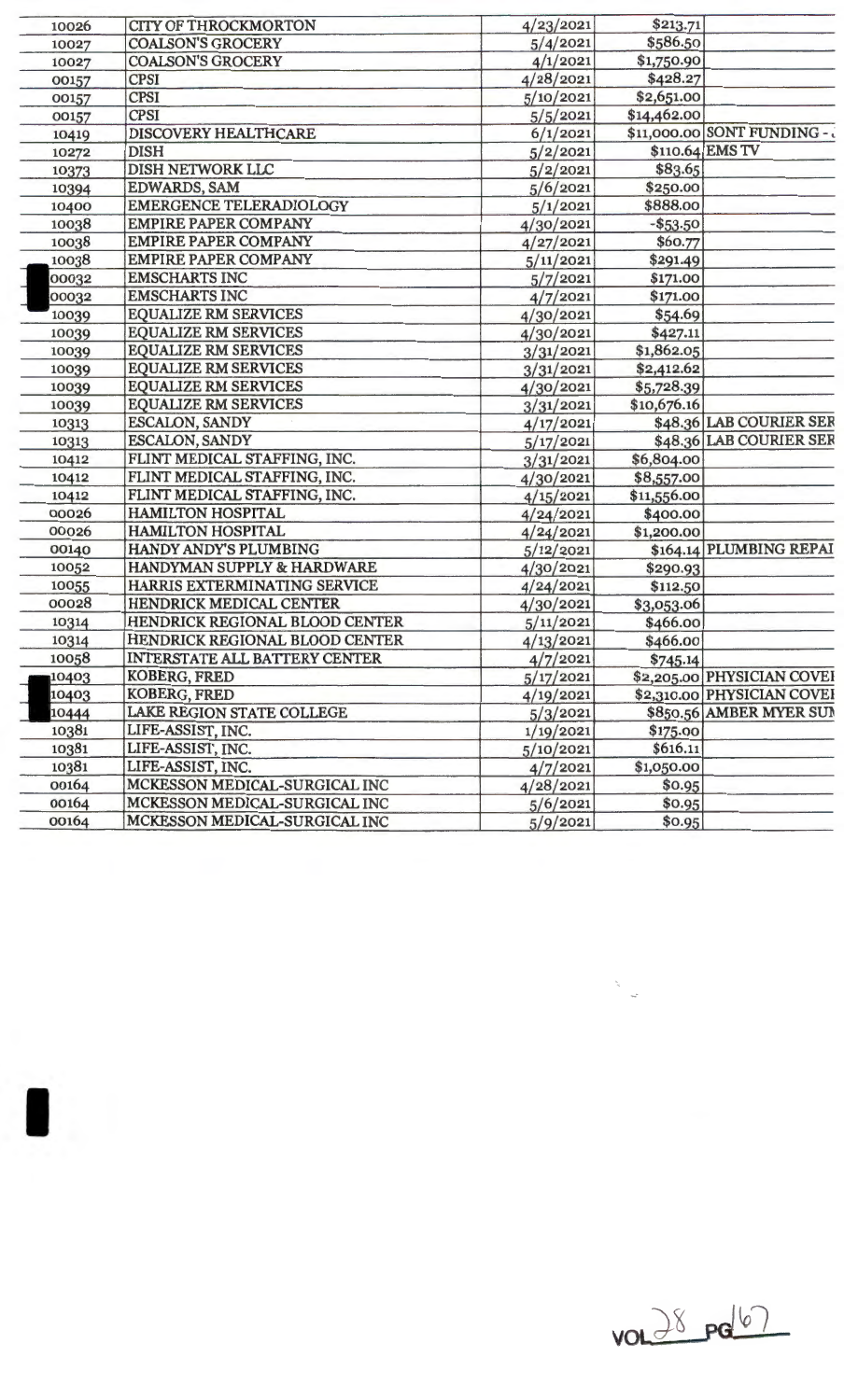| 00164 | MCKESSON MEDICAL-SURGICAL INC | 5/12/2021 | \$0.95      |                                         |
|-------|-------------------------------|-----------|-------------|-----------------------------------------|
| 00164 | MCKESSON MEDICAL-SURGICAL INC | 4/14/2021 | \$0.95      |                                         |
| 00164 | MCKESSON MEDICAL-SURGICAL INC | 4/20/2021 | \$0.95      |                                         |
| 00164 | MCKESSON MEDICAL-SURGICAL INC | 4/21/2021 | \$35.00     |                                         |
| 00164 | MCKESSON MEDICAL-SURGICAL INC | 4/5/2021  | \$63.90     |                                         |
| 00164 | MCKESSON MEDICAL-SURGICAL INC | 4/20/2021 | \$102.24    |                                         |
| 00164 | MCKESSON MEDICAL-SURGICAL INC | 5/12/2021 | \$146.38    |                                         |
| 00164 | MCKESSON MEDICAL-SURGICAL INC | 4/15/2021 | \$177.71    |                                         |
| 00164 | MCKESSON MEDICAL-SURGICAL INC | 5/9/2021  | \$179.38    |                                         |
| 00164 | MCKESSON MEDICAL-SURGICAL INC | 5/6/2021  | \$180.66    |                                         |
| 00164 | MCKESSON MEDICAL-SURGICAL INC | 4/14/2021 | \$456.55    |                                         |
| 00164 | MCKESSON MEDICAL-SURGICAL INC | 4/14/2021 | \$622.44    |                                         |
| 00164 | MCKESSON MEDICAL-SURGICAL INC | 4/14/2021 | \$699.43    |                                         |
| 00164 | MCKESSON MEDICAL-SURGICAL INC | 4/30/2021 | \$975.05    |                                         |
| 00164 | MCKESSON MEDICAL-SURGICAL INC | 4/14/2021 | \$1,302.69  |                                         |
| 00164 | MCKESSON MEDICAL-SURGICAL INC | 4/4/2021  | \$1,741.63  |                                         |
| 00164 | MCKESSON MEDICAL-SURGICAL INC | 4/21/2021 | \$1,831.68  |                                         |
| 00164 | MCKESSON MEDICAL-SURGICAL INC | 4/28/2021 | \$2,231.80  |                                         |
| 00164 | MCKESSON MEDICAL-SURGICAL INC | 4/18/2021 | \$2,373.04  |                                         |
| 10230 | <b>MLR GRAPHICS</b>           | 5/1/2021  | \$187.00    |                                         |
| 00030 | MONY P/R ALLOT - DEPT 2655    | 5/11/2021 | \$40.00     |                                         |
| 10397 | NEILANDS, GARYELLE            | 5/3/2021  |             | \$900.00 12 PT PATIENTS                 |
| 10397 | NEILANDS, GARYELLE            |           |             | 5/18/2021 1,500 \$900.00 20 PT PATIENTS |
| 10065 | NEWLIGHT HEALTHCARE LLC       | 4/30/2021 | \$11,500.00 |                                         |
| 10069 | <b>OFFICE DEPOT</b>           | 5/11/2021 | $-$10.37$   |                                         |
| 10069 | <b>OFFICE DEPOT</b>           | 5/11/2021 | \$265.20    |                                         |
| 78    | <b>OLIVER, HALIE</b>          | 5/1/2021  |             | \$525.00 3 PT PATIENTS                  |
| 10448 | <b>OLNEY ENTERPRISE</b>       | 4/30/2021 | \$29.00     |                                         |
| 10141 | <b>OPTUM</b>                  | 2/13/2021 | \$144.64    |                                         |
| 10141 | <b>OPTUM</b>                  | 5/6/2021  | \$215.63    |                                         |
| 10141 | <b>OPTUM</b>                  | 4/7/2021  | \$324.80    |                                         |
| 10441 | PALO PINTO COMMUNICATIONS     | 4/22/2021 |             | \$106.00 DIETITIAN ADVER                |
| 10071 | PENMAN SERVICES LTD           | 4/30/2021 | \$398.85    |                                         |
| 10074 | <b>PITNEY BOWES</b>           | 4/6/2021  | \$164.31    |                                         |
| 10391 | PRINCIPAL LIFE INSURANCE      | 4/17/2021 |             | \$2,075.70 \$1,317.55 - HOSPIT.         |
| 10391 | PRINCIPAL LIFE INSURANCE      | 5/17/2021 |             | \$2,075.70 \$1,317.55 - HOSPIT.         |
| 00071 | <b>QUEST DIAGNOSTICS</b>      | 4/27/2021 | \$40.00     |                                         |
| 10404 | RENEE GOBER PHARMD            | 4/17/2021 | \$2,200.00  |                                         |
| 10365 | SHEPHERD, AMANDA              | 4/17/2021 |             | \$48.36 LAB COURIER<br>ËR               |
| 10365 | SHEPHERD, AMANDA              | 4/29/2021 |             | \$128.86 LAB COURIER SER                |
| 10361 | SONO ART LLC                  | 4/30/2021 | \$955.00    |                                         |
| 10361 | <b>SONO ART LLC</b>           | 4/15/2021 |             | \$1,190.00 8 ULTRASOUNDS                |
| 10361 | <b>SONO ART LLC</b>           | 3/31/2021 |             | \$1,305.00 8 ULTRASOUNDS                |
| 10084 | <b>SPRINGHOUSE WATER</b>      | 5/10/2021 | \$83.99     |                                         |
| 10084 | <b>SPRINGHOUSE WATER</b>      | 4/12/2021 | \$166.49    |                                         |
|       |                               |           |             |                                         |

 $vol38$  pg/(8)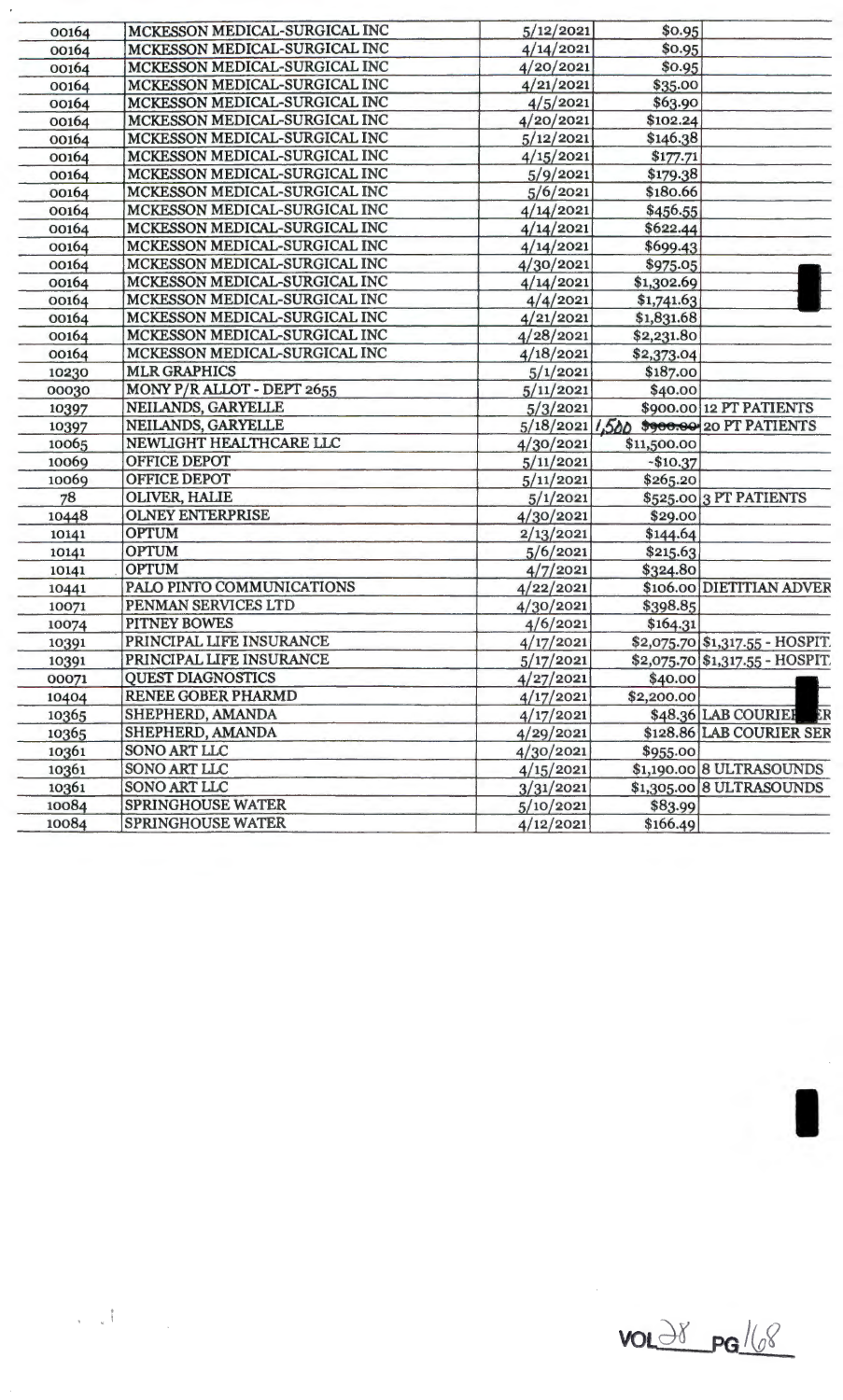| 10086 | <b>STERICYCLE INC</b>           | 4/30/2021 | \$688.75    |                             |
|-------|---------------------------------|-----------|-------------|-----------------------------|
| 10357 | STRYKER FLEX FINANCIAL          | 4/27/2021 | \$14,621.38 |                             |
| 10016 | <b>SUPERIOR VISION OF TEXAS</b> | 4/16/2021 |             | \$302.44 \$200.26 - HOSPITA |
| 10016 | SUPERIOR VISION OF TEXAS        | 5/17/2021 |             | \$303.11 \$194.37 - HOSPITA |
| 10338 | <b>TEXAS MEDICAL BOARD</b>      | 5/18/2021 |             | \$30.00 HARDSHIP EXEME      |
| 158   | TEXAS STATE BOARD OF PHARMACY   | 4/29/2021 |             | \$504.00 PHARMACY LICEN     |
| 10108 | THE STAMFORD STAR               | 5/14/2021 | \$8.25      |                             |
| 10449 | THRIVE RESPONSE, LLC DBA        | 5/10/2021 | \$600.00    |                             |
| 10446 | <b>TXU ENERGY</b>               | 4/23/2021 | \$7.50      |                             |
| 10446 | <b>TXU ENERGY</b>               | 4/23/2021 | \$8.66      |                             |
| 10446 | <b>TXU ENERGY</b>               | 4/23/2021 | \$48.19     |                             |
| 10446 | <b>TXU ENERGY</b>               | 4/23/2021 | \$102.56    |                             |
| 10446 | <b>TXU ENERGY</b>               | 4/23/2021 | \$462.97    |                             |
| 10446 | <b>TXU ENERGY</b>               | 4/23/2021 | \$734.11    |                             |
| 10405 | UNIVERSITY OF NORTH DAKOTA      | 5/3/2021  |             | \$2,762.22 AMBER MYER SUM   |
| 10425 | <b>VERNON COLLEGE</b>           | 4/30/2021 |             | \$894.00 SPENCER JACKSOI    |
| 10445 | VERNON COLLEGE BOOKSTORE        | 4/30/2021 |             | \$2,530.35 SPENCER JACKSOI  |
| 117   | VAL-U-CHEM                      | 5/5/2021  | \$247.08    |                             |
| 10116 | <b>VOSS, KINSI</b>              | 4/29/2021 |             | \$88.16 TSA MILEAGE REI     |
| 10116 | VOSS, KINSI                     | 5/17/2021 |             | \$88.74 TSA MTG MILEAGI     |
| 10443 | <b>WALLPROTEX</b>               | 4/29/2021 |             | \$1,467.38 HAND RAILS FOR   |
| 10097 | WILLIS SUPPLY COMPANY           | 4/30/2021 | \$79.90     |                             |
| 10097 | WILLIS SUPPLY COMPANY           | 4/30/2021 | \$127.00    |                             |
| 10097 | WILLIS SUPPLY COMPANY           | 4/15/2021 | \$384.50    |                             |
| 10098 | <b>WINDSTREAM</b>               | 4/26/2021 | \$164.47    |                             |
| 10098 | <b>WINDSTREAM</b>               | 4/30/2021 | \$1,358.14  |                             |
| 10099 | XEROX CAPITAL SERVICES LLC      | 3/1/2021  | \$25.00     |                             |
| 10099 | XEROX CAPITAL SERVICES LLC      | 3/1/2021  | \$25.00     |                             |
| 10099 | XEROX CAPITAL SERVICES LLC      | 4/1/2021  | \$258.97    |                             |
| 10099 | XEROX CAPITAL SERVICES LLC      | 5/1/2021  | \$259.00    |                             |
| 10099 | XEROX CAPITAL SERVICES LLC      | 5/1/2021  | \$259.72    |                             |
| 10099 | XEROX CAPITAL SERVICES LLC      | 4/1/2021  | \$333.42    |                             |
|       |                                 |           |             |                             |

**GRAND TOTAL:** 

<del>\*\*\*\*\*\*\*\*</del><br>231,886.58

 $volx$  palls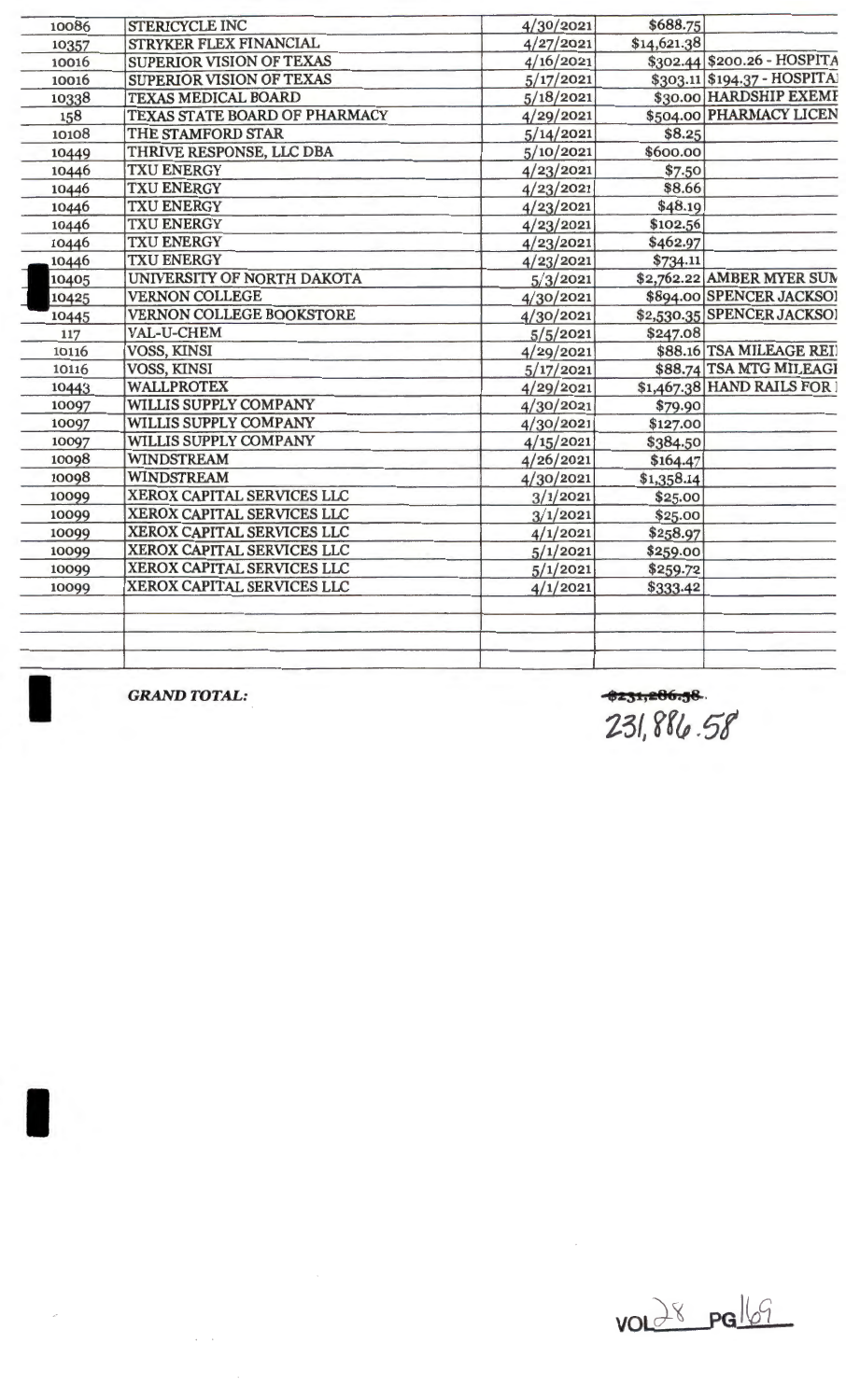| <b>TCMH Payroll</b>                     |                          |                        |                          |
|-----------------------------------------|--------------------------|------------------------|--------------------------|
| <b>EMPLOYEE</b>                         | <b>PAYROLL #: 2108</b>   | <b>PAYROLL #: 2109</b> | <b>PAYROLL #: 2110</b>   |
|                                         |                          |                        |                          |
| LaJuanna Atkinson                       | \$1,753.62               | \$1,742.25             | \$1,741.50               |
| <b>Craig Beasley</b>                    | \$7,453.57<br>\$494.60   | \$4,728.34             | \$4,728.34<br>\$556.05   |
| <b>Kelsey Belyeu</b>                    |                          | \$662.94               |                          |
| Karla Benson                            | \$1,595.79<br>\$1,535.49 | \$2,135.08<br>\$830.60 | \$1,336.09<br>\$1,237.91 |
| <b>Billy Boyd</b><br><b>Marley Boyd</b> |                          |                        |                          |
| <b>Katrina Briles</b>                   | \$597.23                 | \$619.87               | \$667.42                 |
| <b>Crystal Carey</b>                    | \$171.99                 | \$227.57               | \$169.85                 |
| <b>Leslie Chambers</b>                  | \$854.49                 | \$866.84               | \$865.75                 |
| Melissa Cramer-Mclain                   |                          |                        |                          |
| <b>Tiffiony Crow</b>                    | \$2,332.39               | \$2,113.00             | \$2,483.08               |
| Geneva Dean                             |                          |                        |                          |
| <b>Tonya DeSautel</b>                   |                          |                        |                          |
| Carla Dormier                           | \$723.44                 | \$687.63               | \$685.37                 |
| <b>Shelby Elliott</b>                   | \$697.25                 | \$903.84               | \$858.32                 |
| Kristina Escalon                        | \$1,776.82               | \$1,900.08             | \$1,871.35               |
| <b>Sandy Escalon</b>                    | \$954.74                 | \$953.92               | \$1,019.07               |
| <b>Lauren Everett</b>                   | \$488.14                 | \$582.00               | \$432.95                 |
| <b>Kirby Gober</b>                      | \$1,030.05               | \$1,030.05             | \$1,030.05               |
| <b>Tina Hantz</b>                       | \$1,807.59               | \$1,687.07             | \$1,904.01               |
| <b>Calvin Hargrove</b>                  |                          | \$202.94               |                          |
| <b>Katie Harrison</b>                   | \$1,304.15               | \$1,156.74             | \$1,132.56               |
| <b>Mary Hernandez</b>                   | \$1,852.66               | \$1,658.50             | \$1,665.43               |
| <b>Caleb Hodges</b>                     | \$1,429.64               | \$1,286.69             | \$933.32                 |
| <b>Kelby Hodges</b>                     | \$1,152.31               | \$981.74               | \$1,187.62               |
| Sarah Ibarra                            | \$1,035.00               | \$991.03               | \$920.87                 |
| <b>Brandon Jackson</b>                  |                          | \$332.46               |                          |
| Rhonda Jackson                          | \$1,107.83               | \$1,275.89             | \$803.32                 |
| Spencer Jackson                         | \$784.58                 | \$688.99               | \$935.64                 |
| <b>Randy King</b>                       | \$3,381.43               | \$3,381.43             | \$3,381.43               |
| Sondria Lake                            | \$1,012.18               | \$1,018.40             | \$1,000.64               |
| <b>Mindy Land</b>                       | \$241.34                 | \$242.35               | \$244.96                 |
| Linda Latham                            | \$2,454.19               | \$2,007.14             | \$1,778.85               |
| <b>Susan Leal</b>                       | \$1,010.22               | \$968.18               | \$1,062.67               |
| Dobbi Makovy                            | \$1,188.03               | \$739.45               | \$673.81                 |
| <b>Dennis Marrow</b>                    | \$913.56                 | \$935.67               | \$819.81                 |
| <b>Shelby Marrow</b>                    | \$209.26                 | \$142.49               | \$490.47                 |
| Lauren McEwen                           | \$2,152.02               | \$2,240.99             | \$2,149.78               |
| <b>Meagan Mickalson</b>                 | \$488.49                 | \$491.61               | \$459.00                 |
| <b>Shanda Morcom</b>                    |                          |                        |                          |
| <b>Amber Myer</b>                       | \$1,402.21               | \$1,214.62             | \$1,302.82               |
| <b>Shelly Navarro</b>                   | \$864.36                 | \$980.62               | \$941.50                 |



I

*:*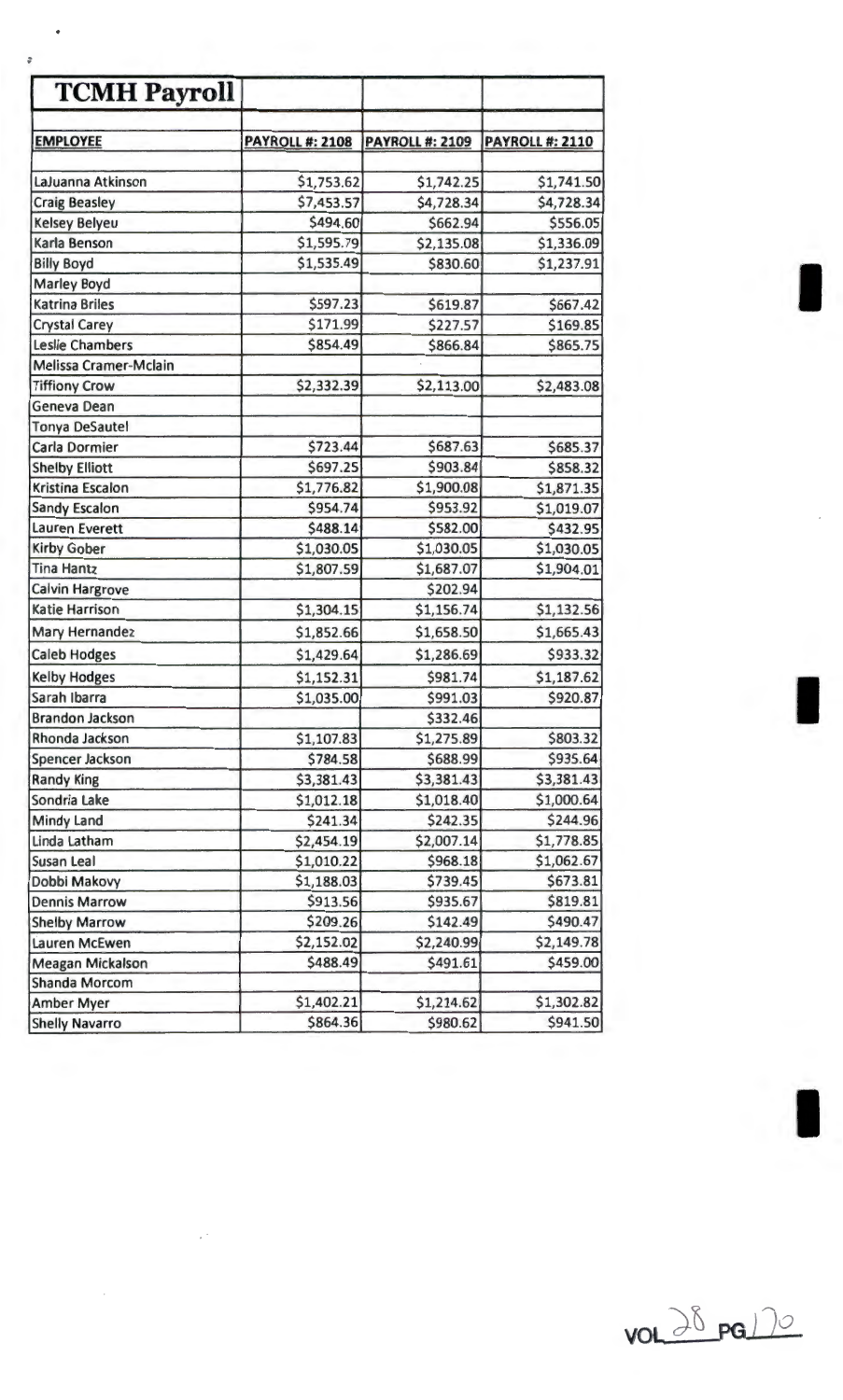| <b>Total:</b>           | \$62,573.70 | \$59,636.03 | \$58,811.59 |
|-------------------------|-------------|-------------|-------------|
|                         |             |             |             |
| Armenta K Wright        | \$1,355.83  | \$1,497.73  | \$1,505.68  |
| <b>Whitney Waller</b>   | \$1,004.71  | \$1,033.54  | \$703.94    |
| Lynda Wadsworth         | \$548.63    | \$587.15    | \$546.82    |
| <b>Kinsi Voss</b>       | \$3,930.93  | \$3,261.46  | \$3,241.98  |
| <b>Kathy Thorp</b>      | \$92.35     | \$170.38    | \$138.21    |
| kaela Stroud            |             | \$340.54    | \$1,039.69  |
| by Speck                |             | \$1,709.87  | \$715.73    |
| <b>Wanda Skiles</b>     | \$1,653.52  | \$1,236.71  | \$1,132.80  |
| Amanda Shepherd         | \$596.43    | \$598.32    | \$585.65    |
| Zachary Shaver          | \$552.26    | \$376.78    | \$1,504.65  |
| <b>Shannon Shahan</b>   | \$1,547.90  | \$1,262.40  | \$1,286.80  |
| <b>Julie Scott</b>      | \$685.57    | \$719.51    | \$675.82    |
| Dalayna Riddle          | \$196.64    |             |             |
| Lisa Pattillo           | \$555.74    | \$654.88    | \$744.12    |
| <b>Marilyn Nutt</b>     | \$627.98    | \$627.98    | \$627.98    |
| <b>Charlotte Norman</b> | \$974.55    | \$949.77    | \$890.11    |

;

 $\bullet$ 

I

 $\hat{\mathcal{L}}$ 

I

 $\overline{\phantom{a}}$ 



 $\hat{\boldsymbol{\beta}}$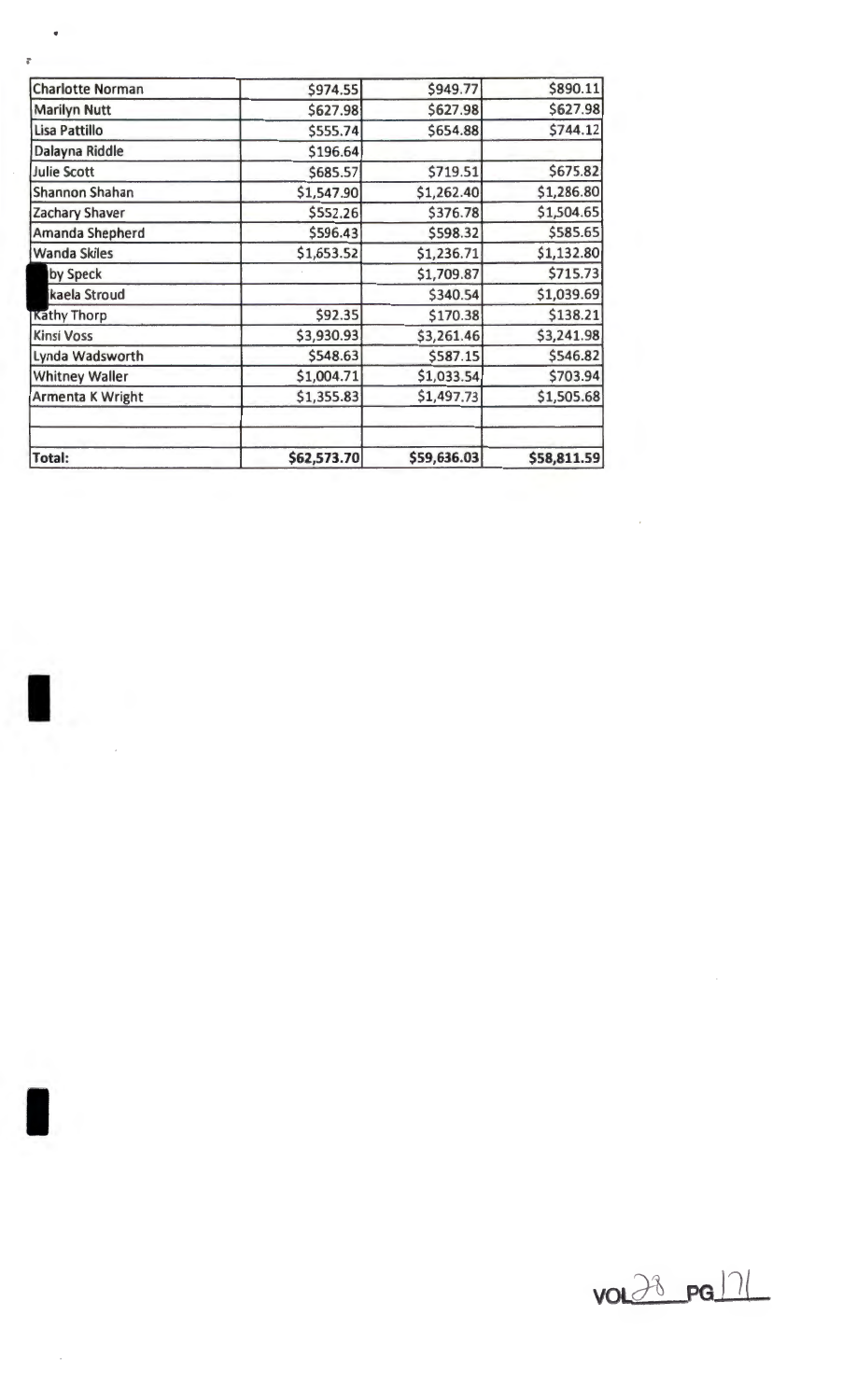# **DJJ** *InterBank*

May 24, 2021

..

The Honorable Commissioners' Court Throckmorton County Texas Throckmorton, Texas 76483

Members of the Court:

InterBank would like to make application to be designated as the Depository for County Public Funds for the County of Throckmorton, Texas, for a time period of four years, beginning June 1, 2021 and ending May 31, 2025.

If approved as the County Depository, InterBank will:

- 1. Pledge the necessary securities and/or provide letters of credit to Throckmorton County, Texas in addition to the insurance provided by the Federal Deposit Insurance Corporation and comply with the Jaws relating to public depositories.
- 2. Furnish periodic statements on each transaction account required by the County. No service charges will be charged on the following accounts:

Throckmorton County Treasurer Throckmorton County Sheriff/Tax Assessor Collector Throckmorton County Clerk Justice of the Peace Account

3. Provide three (3) transaction accounts (County Treasurer, County Sheriff/Tax Assessor Collector, and County Clerk) with an interest rate equal to the 90 day Certificate of Deposit (Index Rate) issued by InterBank plus 0.05 (Offset). The current rate for the 90-day Certificate of Deposit is 0.10%. With the offset of +0.05, the current rate for the three transaction accounts will be 0.15%. C.D. rates are determined by Bank management and are subject to change periodically as market conditions warrant. This arrangement will allow the County total availability on those deposits without tying-up funds in long term C.D.s.

<sup>21</sup> 0 N. Minter Ave.· Throckmorton, TX 76483 · 940.849.2561 · www.interbank.com · MEMBER FDIC



I

I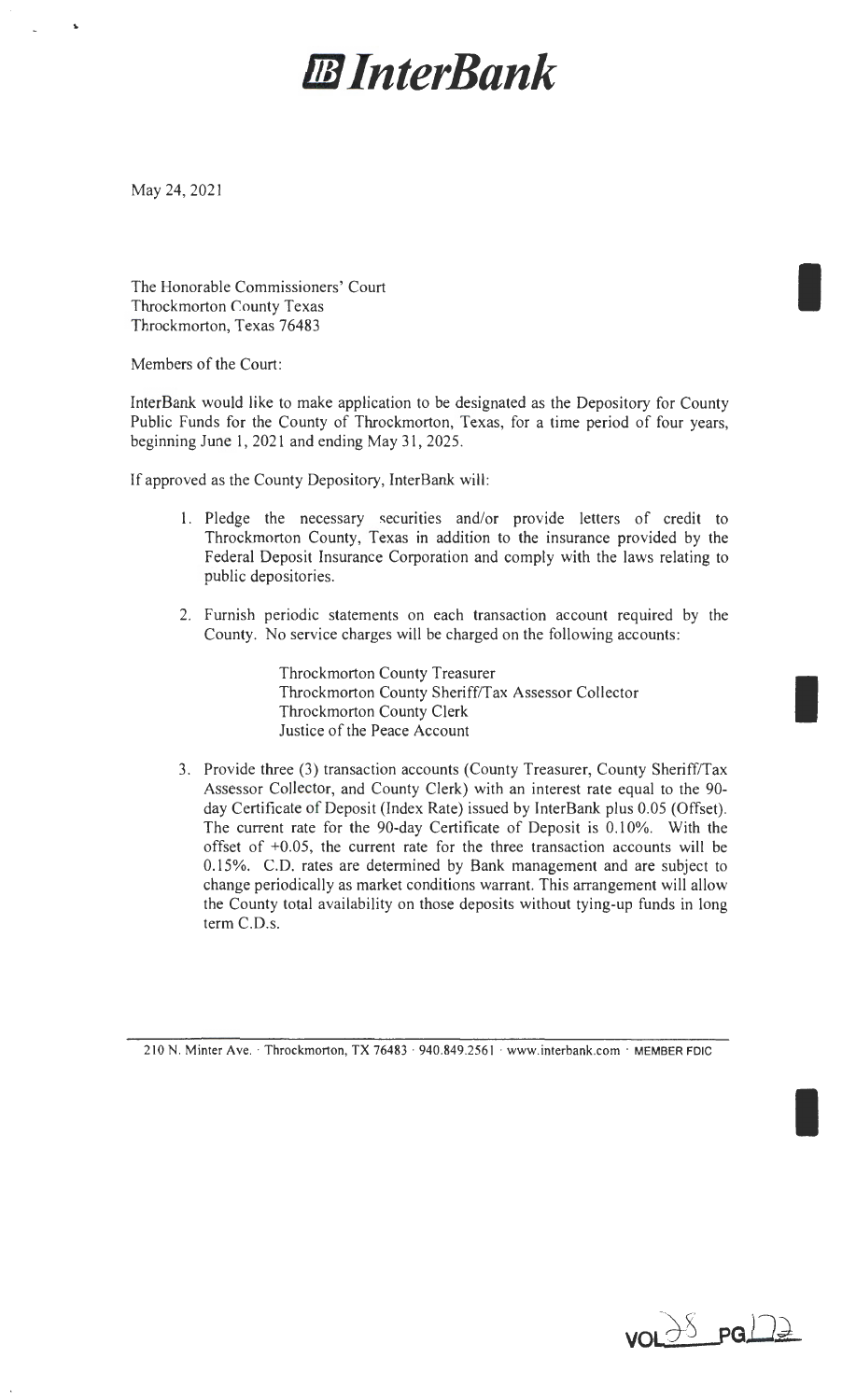## *B* InterBank

Page 2 May 24, 2021 The Honorable Commissioners' Court

..

I

I

I

- 4. Provide short term financing to the Bank's legal lending limit at a rate equal to the Prime Rate posted in the money rates section of the Wall Street Journal (the "Index") at the time the loan is made. The Index will have a floor of 4.00%.
- 5. Provide the following services without charge:
	- ( 1) One Safe Deposit Box
	- (2) Cashier's Checks
	- (3) Stop Payment Orders

We trust that we will continue to merit your confidence in us and that you will choose InterBank as the Depository for public funds held by Throckmorton County.

Respectfully yours,

 $\mathcal{B}_{\mathcal{L}}$ en R/Luy

Executive Vice President

210 N. Minter Ave. · Throckmorton, TX 76483 · 940.849.2561 · www.interbank.com · MEMBER FDIC

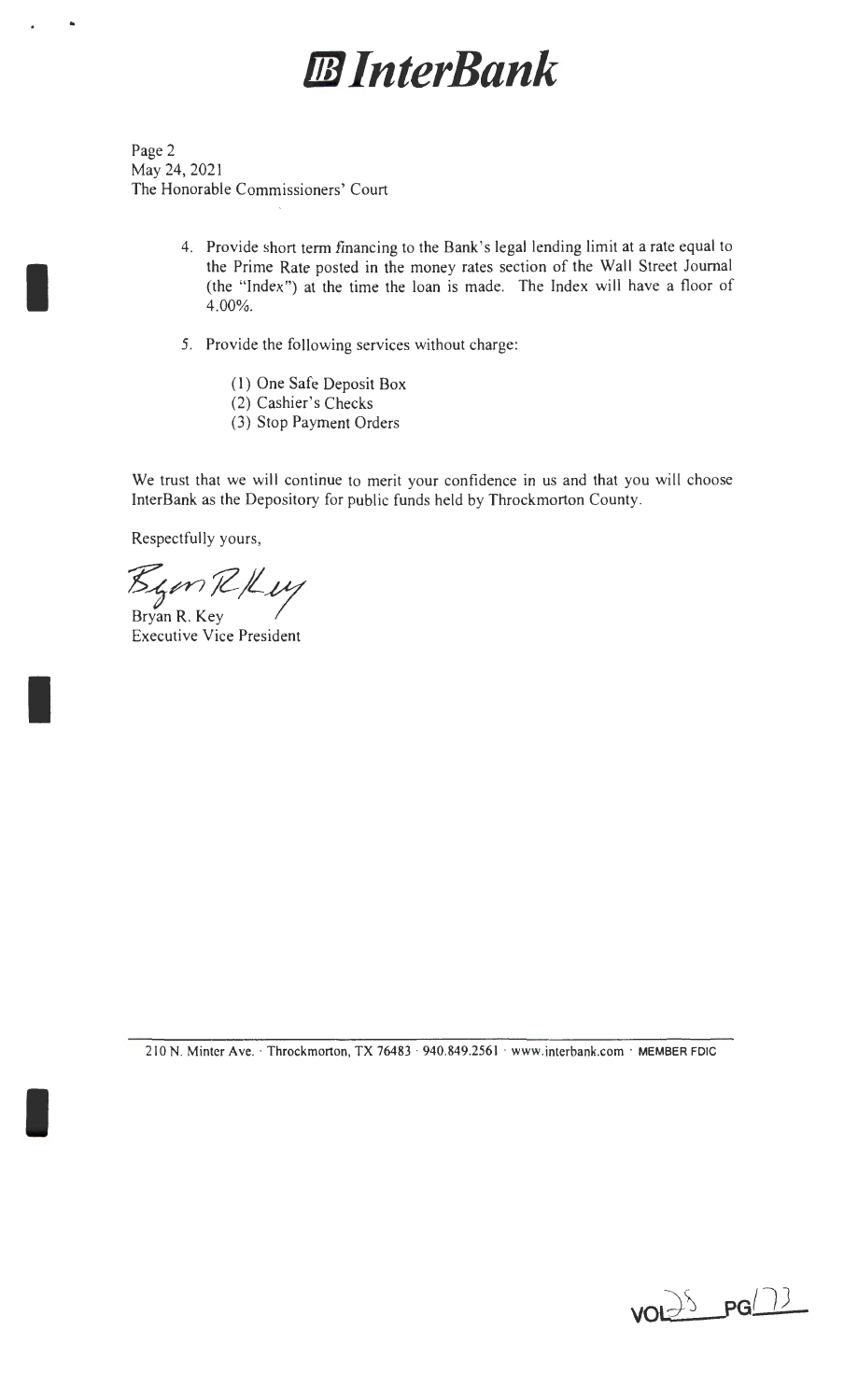## *lI8 InterBank*

May 24, 2021

The Honorable Commissioners' Court Throckmorton County Texas Throckmorton, Texas 76483

Members of the Court:

InterBank would like to make application to be designated as the Depository for the Trust Funds held by the County/District Clerk, for a time period of four years, beginning June 1, 2021 and ending May 31, 2025.

If approved as the Depository for the Trust Funds, this Bank will:

- 1. Pledge the necessary securities and/or provide letters of credit to Throckmorton County, Texas, in addition to insurance provided by the Federal Deposit Insurance Corporation and comply with the laws relating to trust fund depositories.
- 2. Furnish periodic statements on the accounts required by the County/District Clerk. No service charges will be charged on these accounts.
- 3. Provide Cashier's Checks and Stop Payment Orders without charge.

We trust that we will merit your confidence in us and that you will choose InterBank for the Depository for the Trust Funds held by the County/District Clerk.

Respectfully yours,

Bem RKM

Executive Vice President

2 10 N. Minter Ave.· Throckmorton, TX 76483 · 940.849.256 1 · www.interbank.com · MEMBER FDIC

 $vol$ <sup>y  $pg$ </sup>

I

I